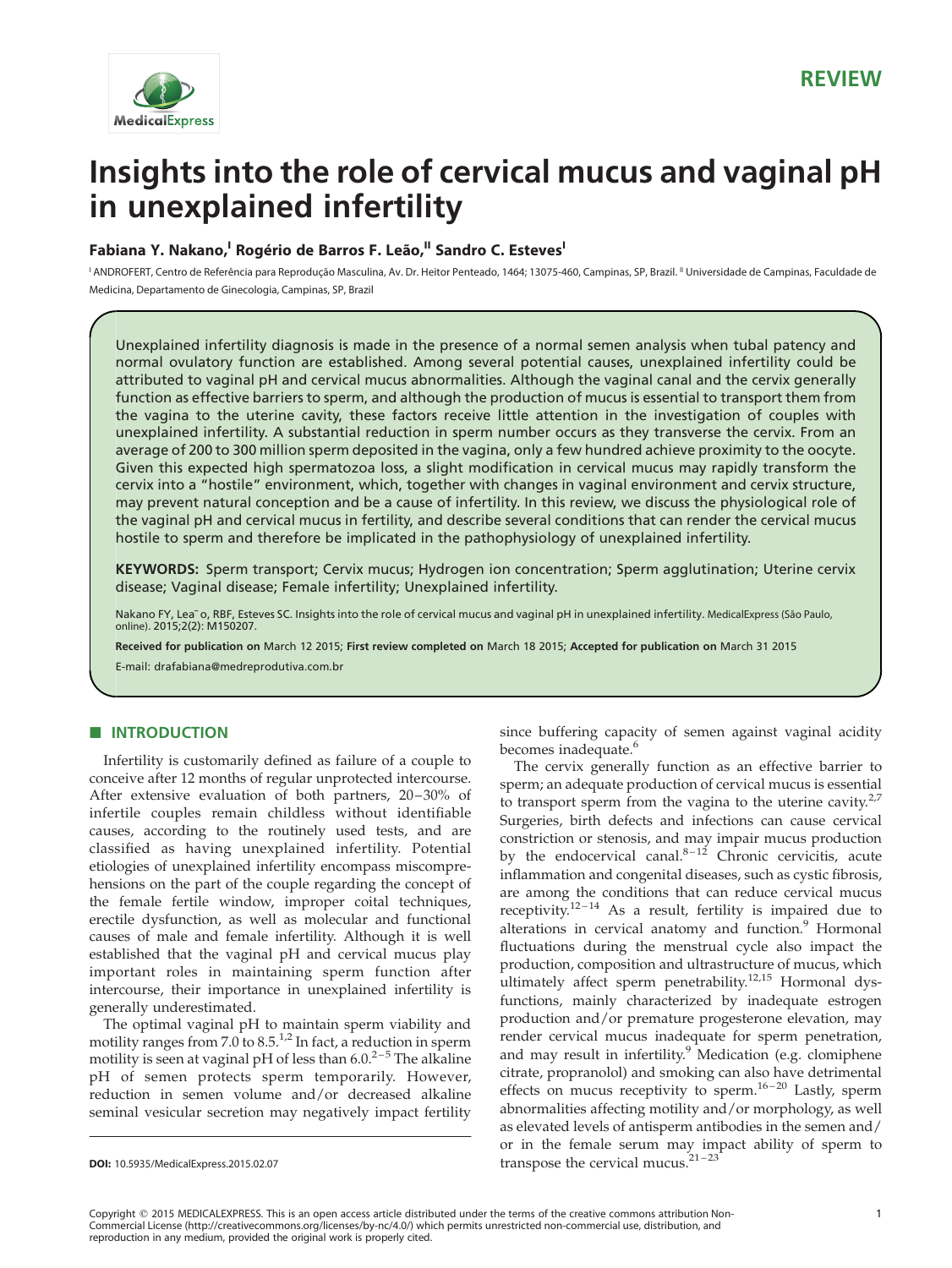Cervical mucus, vaginal pH and unexplained infertility Fabiana Y. Nakano et al.

Altogether, the aforementioned factors highlight the importance of both vaginal pH and cervical mucus as the first barrier to sperm penetration into the uterine cavity. In this review, we first describe vaginal physiology. Then, we characterize the cervical mucus, including its production, structure and composition. Lastly, we explain how spermatozoa are transported into the cervical mucus and outline several conditions that can interfere with sperm movement through the vagina and cervical mucus and, therefore, be implicated in the pathophysiology of unexplained infertility.

## **B** VAGINAL PHYSIOLOGY

## Vaginal pH

Potential of hydrogen, or pH, is the standard measure of hydrogen ion concentration, the quantitative appraisal of the acidity or alkalinity of a solution. Numerically, it is equal to 7.0 for neutral solutions. Levels of pH less than 7.0 characterize acidic solutions, while levels greater than 7.0 characterize basic (or alkaline) solutions. The vaginal pH fluctuates from 3.8 to 4.5, and is classified as moderately acidic. $<sup>1</sup>$ </sup>

The fluid content of the vagina is derived from:

- 1. Mucus secretions of the cervical columnar cell;
- 2. Transudation through the vaginal walls;
- 3. Vulvar secretions originated from sebaceous and sweat glands;
- 4. Mucus secretion of Bartholin's glands;
- 5. Substances produced by microorganisms present in the vagina.<sup>24–26</sup>

The vagina is a genital canal that extends from the vulva to the cervix. Its walls consist of non cornified stratified squamous epithelium, a smooth muscle layer and a prominent connective tissue layer, rich in elastic fibers.<sup>27</sup> The epithelial cells are rich in glycogen. Vaginal cells are stimulated by estrogen to both synthetize and accumulate increased amounts of glycogen. Due to cell shedding and desquamation, glycogen accumulates in the vaginal lumen. Glycogen can be metabolized in a process called glycogenolysis to pyruvic acid, which is converted to lactic acid and water by anaerobic metabolism. This process is carried out by Doderlein's lactobacillus, the predominant vaginal microorganism, thus decreasing the vaginal pH. As such, the combination of epithelial cells rich in glycogen and the presence of the lactobacillus are essential to maintain vaginal  $\arctan 24.25$  This acid environment protects the vagina from pathogenic microorganisms because most bacteria grow best at a pH of about 7.5[.24](#page-6-0)

Lactobacilli also protect the vagina by competing with other bacteria for adherence to the vaginal epithelium, thus forming a biofilm on the cervical and vaginal mucosae. Furthermore, lactobacilli produce antimicrobial substances such as hydrogen peroxide, bacteriocins and biosurfactants.[26](#page-6-0) Many factors can interfere with the number of Doderlein's bacilli, and consequently, modulate vaginal pH, such as the systemic or topic use of antibiotics, stress, immunity decrease, hormonal disorders and modifications in estrogen levels during a woman's lifetime.<sup>[28](#page-6-0)</sup>

As a result of fetal exposure to maternal-placental estrogens in the first month of life, lactobacilli are abundant in the vagina, thus maintaining vaginal pH around 5. From the first month of life until puberty, the glycogen content of the vaginal epithelial cells decreases in response to decreased estrogen levels. Consequently, the production of lactic acid decreases while vaginal pH rises to about 7. This

modification facilitates the growth of other bacteria, mainly Staphylococcus epidermidis, Streptococcus and E.coli.<sup>[28](#page-6-0)</sup> Estrogen levels increase again during reproductive years, due to the onset of ovarian activity, lowering vaginal pH to less than 5. This decrease in vaginal pH predisposes to the proliferation of lactobacilli, which accounts for 90% of all microorganisms present in the vagina at this time. Other bacteria such as Corynebacterium, Staphylococcus, Streptococcus, and Bacterioides make up the remaining  $10\%$  of this flora.<sup>2</sup>

During the menstrual cycle, the vaginal pH becomes more acidic from the  $2<sup>nd</sup>$  to the  $14<sup>th</sup>$  day of the cycle, ranging from  $6.6\pm0.3$  to  $4.2\pm0.2$ .<sup>29</sup> This acidic vaginal environment is toxic to sperm, because the optimal pH for sperm viability ranges from 7.0 to 8.5, and a reduction in sperm motility is seen at pH of less than  $6.0^{2-5}$  During sexual intercourse and as a result of sexual excitement, the vaginal epithelium produces a transudate that lubricates and also elevates the vaginal pH to 7.0 within seconds. This decrease in acidity can be maintained for up to two hours after ejaculation.<sup>[6](#page-5-0)</sup> This physiological modification, associated with the alkaline pH of semen, temporarily protects spermatozoa.<sup>[30](#page-6-0)</sup>

The vaginal pH also increases during menses, because blood is slightly alkaline, and also in patients with excessive cervical ectropion, which produces alkaline mucus.<sup>[31](#page-6-0)</sup> Postmenopausal women have a lower amount of glycogen in the epithelial cells as a consequence of hypoestrogenism, and their vaginal pH is around 7, a condition similar to what is found in prepubescents. Increased vaginal pH in the aforesaid conditions predisposes to proliferation of patho-genic bacteria.<sup>[32](#page-6-0)</sup>

Variations in the vaginal pH diminish its defense and increase its susceptibility to infections, which can indirectly affect fertility. An association of abnormal vaginal flora (bacterial vaginosis) with increased tumor necrosis factor alpha (TNF- $\alpha$ ) and interferon-gamma (IFN- $\gamma$ ) levels in the cervical mucus has been described in patients with unexplained infertility.<sup>[33](#page-6-0)</sup> In addition, concentrations of TNF- $\alpha$  and IFN- $\gamma$  are significantly higher in the cervical mucus of infertile women with unexplained infertility compared with fertile controls.<sup>[34](#page-6-0)</sup> These data suggest that an altered vaginal ecosystem can induce the production of proinflammatory cytokines which may play a role in the pathophysiology of unexplained infertility.<sup>[33](#page-6-0)</sup> The mechanism by which these cytokines impair fertility is still unclear; however, it has been found that high levels of  $TNF-\alpha$  and IFN- $\gamma$  are associated with elevated levels of activated natural-killer cells.[35](#page-6-0)

Lastly, semen disability to neutralize the acidic vaginal pH can also be an infertility factor because spermatozoa are vulnerable to vaginal acidity.<sup>[6](#page-5-0)</sup> For instance, an abnormally low semen volume (hypospermia) negatively impacts fertility since the semen buffering capacity against vaginal acidity is decreased. The same is true when semen becomes acidic, which may occur as a result of obstruction in the ejaculatory ducts and due to hypoplasic seminal vesicles.<sup>[36](#page-6-0)</sup>

## Sperm transport at the vaginal level

Under normal conditions, only about 200 out of approximately 280 million spermatozoa deposited in the upper vagina upon ejaculation are capable of successfully traversing the cervical canal.<sup>[37](#page-6-0)</sup> Almost immediately after ejaculation, the semen forms a coagulum that temporarily restricts the movement of sperm out of the seminal clot. Then, this coagulum is gradually liquefied during the next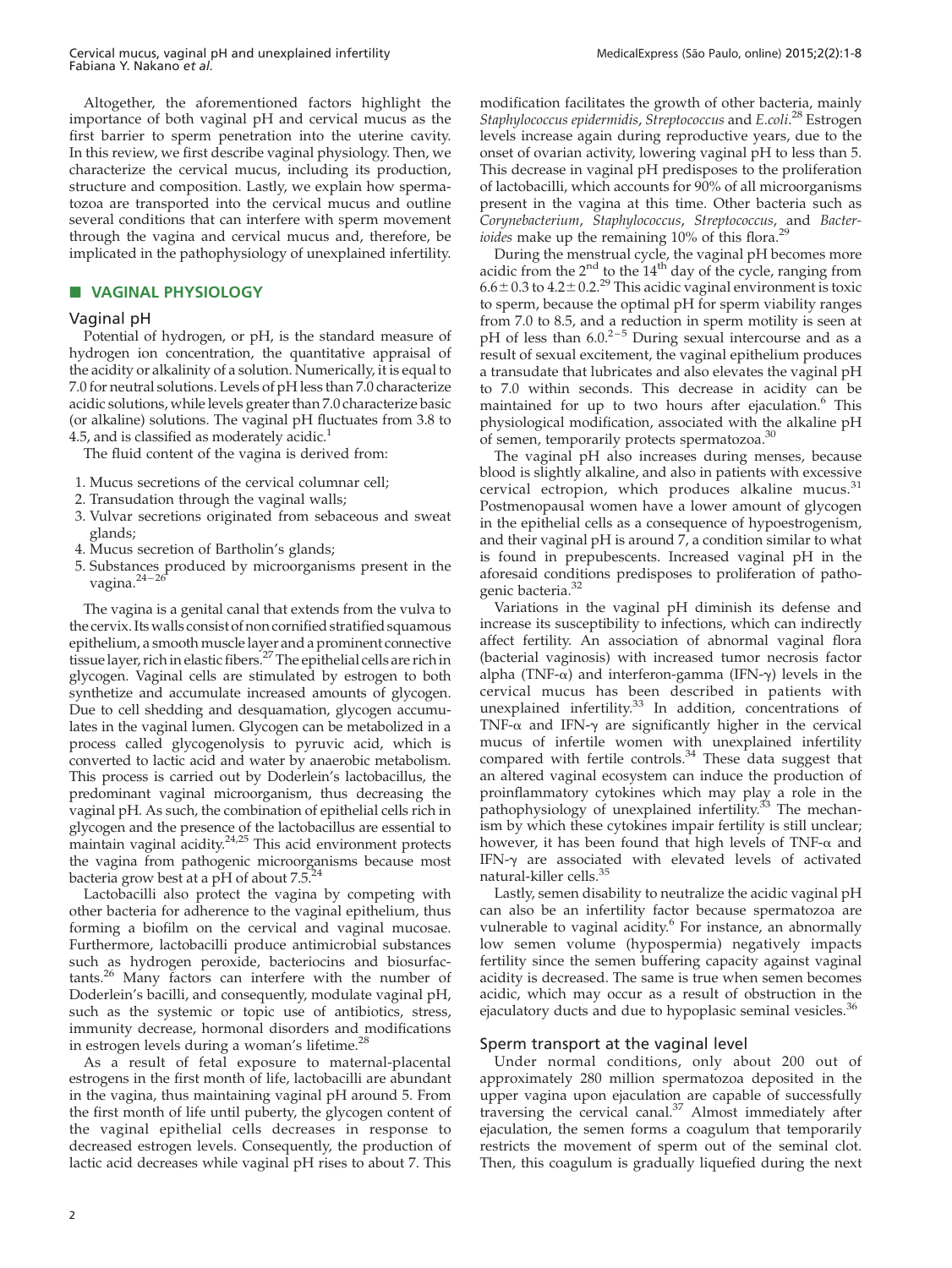20 – 30 minutes by seminal-fluid proteolytic enzymes produced by the prostate gland.<sup>[2,38,39](#page-5-0)</sup> Deficiency in prostatic secretions, usually caused by infectious processes, is related with the absence of secondary liquefaction or partial liquefaction. As a consequence, clustered sperm are trapped within highly viscous semen, which can impair the sperm ability to transverse the cervix.<sup>[9,40](#page-6-0)</sup>

Most spermatozoa are lost at the vaginal level with the expulsion of semen from the introitus. However, a variable number of spermatozoa are rapidly taken up by the cervical mucus in a process described as "rapid transport", leaving behind the seminal plasma.<sup>[2,7](#page-5-0)</sup> Rapid sperm transport may begin within seconds after ejaculation. In fact, spermatozoa are found in the mucus within 90 seconds post-ejaculation.<sup>3</sup> Despite helping sperm reach the cervical mucus, sperm motility is not the main drive for sperm transit. Sperm movement is predominantly passive, resulting from coordinated vaginal, cervical, and uterine contractions that occur during coitus. Although these contractions are of short duration, they are believed to be the primary force responsible for the rapid progression of sperm to the upper female reproductive tract, as occurs in other mammalian species.[2,41](#page-5-0) Although there are reports of motile sperm persisting within the vagina for up to 12 hours after ejaculation, motility of most vaginal sperm is diminished within about 30 minutes, and after 2 hours almost all sperm motility has been lost.[39](#page-6-0)

Other non-physiological factors may play a role in sperm loss at the vaginal level. The use of vaginal lubricants during coitus, for instance, has been shown to be toxic to sperm.  $42-45$ Vaginal infectious processes increase the number of leukocytes in the vagina, thus enhancing sperm phagocytosis and reducing the number of spermatozoa that enter the tongues of cervical mucus extended over the ectocervix.<sup>[7](#page-5-0)</sup>

# **B CERVIX AND CERVICAL MUCUS**

#### **Cervix**

The cervix, which is the lower narrow portion of the uterus where it joins with the top end of the vagina, generally functions as an effective barrier against sperm.<sup>[7](#page-5-0)</sup> However, several important functions have been attributed to the cervix and its secretion, including:

- 1. Protecting sperm from the hostile environment of the vagina;<sup>[31,46,47](#page-6-0)</sup>
- 2. Protecting sperm from phagocytosis by vaginal leukocytes;[2,7,46,47](#page-5-0)
- 3. Preventing sperm, microorganisms and particulate matter to access the upper reproductive tract and thus, the peritoneal cavity; $2$
- 4. Facilitating sperm transport during the periovulatory period and modulating at other cycle periods;<sup>[2,7,46,47](#page-5-0)</sup>
- 5. Filtrating morphologically normal sperm;<sup>[2,7,46,47](#page-5-0)</sup>
- 6. Preserving large numbers of sperm within the cervical crypts, providing a biochemical environment sufficient for sperm storage, capacitation, migration, and release of sperm into the upper genital tract. $2^{2}$

The anatomical and functional structure of the human cervix facilitates the performance of these aforesaid functions, but the production of mucus is probably the most important one. Throughout the menstrual cycle, the cervix changes in size and texture. Just prior to ovulation and as a result of the rise in estrogen levels, the cervix swells and softens, while its external os dilates. Also, during this time, the cervix secretes more abundant, slippery, clear and stretchy mucus, which exudes from cervix into the vagina, thus facilitating the entrance of sperm into the uterine cavity[.2,48](#page-5-0) In the periovulatory period more than 96% of the cervical mucus is water, thus conferring the mucus high spinnbarkeit and pronounced ferning capacity; as such, sperm penetrability is highest at this time.<sup>[46](#page-6-0)</sup> After ovulation, progesterone induces the cervix to harden, close and secrete thicker mucus, which acts as a plug, preventing bacteria and sperm from entering the uterus and making fertilization very unlikely.<sup>[48](#page-6-0)</sup>

The endocervical canal is lined by single layer of columnar epithelial cells, both ciliated and nonciliated. The cervix does not contain true glandular units; instead, the epithelium is thrown into longitudinal folds and invaginations with blindending tubules arising from the clefts forming crypts off the central canal. The nonciliated cells secrete mucin in granular form through exocytosis. There are several hundred mucussecreting units in the cervical canal. The daily production varies in relation to the cyclical changes of the menstrual cycle, from 600 mg during midcycle to 20-60 mg during other periods of the cycle. A few ciliated cells among the secreting cells propel the cervical mucus from the crypt of origin toward the canal.[2,12,49](#page-5-0)

An uncommon cause of cervical infertility is a previous surgery on the cervix such as cryo- or electric cauterization, cone biopsy and loop electrosurgical excision procedure. These interventions can alter the anatomy of the cervix canal and may lead to constriction or even stenosis. As a result, the production of mucus may be impaired due to the removal of secretory cells.<sup>[8,9](#page-6-0)</sup> Severe infections can also damage the mucus producing cells.<sup>[12](#page-6-0)</sup> Interventions, such as curettage, can also block the canal or simply turn it into a pinpoint opening.[9](#page-6-0) Birth defects can likewise affect the cervix. Most of such defects occur in women whose mothers had used diethylstilbestrol, a synthetic nonsteroidal estrogen, which was banned from the marketplace in 1997.<sup>[11](#page-6-0)</sup> Anomalies in the Müllerian ducts, which differentiate to form the fallopian tubes, uterus, the uterine cervix, and the superior aspect of the vagina, can also result in a defective cervix. Most Müllerian duct anomalies are associated with functioning ovaries and age-appropriate external genitalia. These abnormalities are often recognized after the onset of puberty, but late presentations may include infertility.<sup>[10,50](#page-6-0)</sup> All of these conditions may significantly impair the ability of sperm to trespass the cervix and enter the upper female reproductive tract.[8 – 12,50](#page-6-0)

#### Cervical mucus

Cervical mucus is a heterogeneous mixture of secretions whose rate of production depends on several factors. These factors include the number of mucus-secretory units in the cervical canal, the percentage of mucus-secreting cells per unit and the secretory activity of the cells in response to circulating hormones.<sup>1</sup>

There are several types of mucus, as characterized by Odeblad.<sup>[51](#page-6-0)</sup> Type E is thin and watery (with approximately 98% of water), which is characteristic of estrogen dominance. Type G is thick and sticky, and reflects the stimulation of progestogenic hormones. Under the influence of progesterone, the water content decreases to approximately 90% and the mucus becomes more viscous. Therefore, type E is predominant at the time of ovulation in a proportion of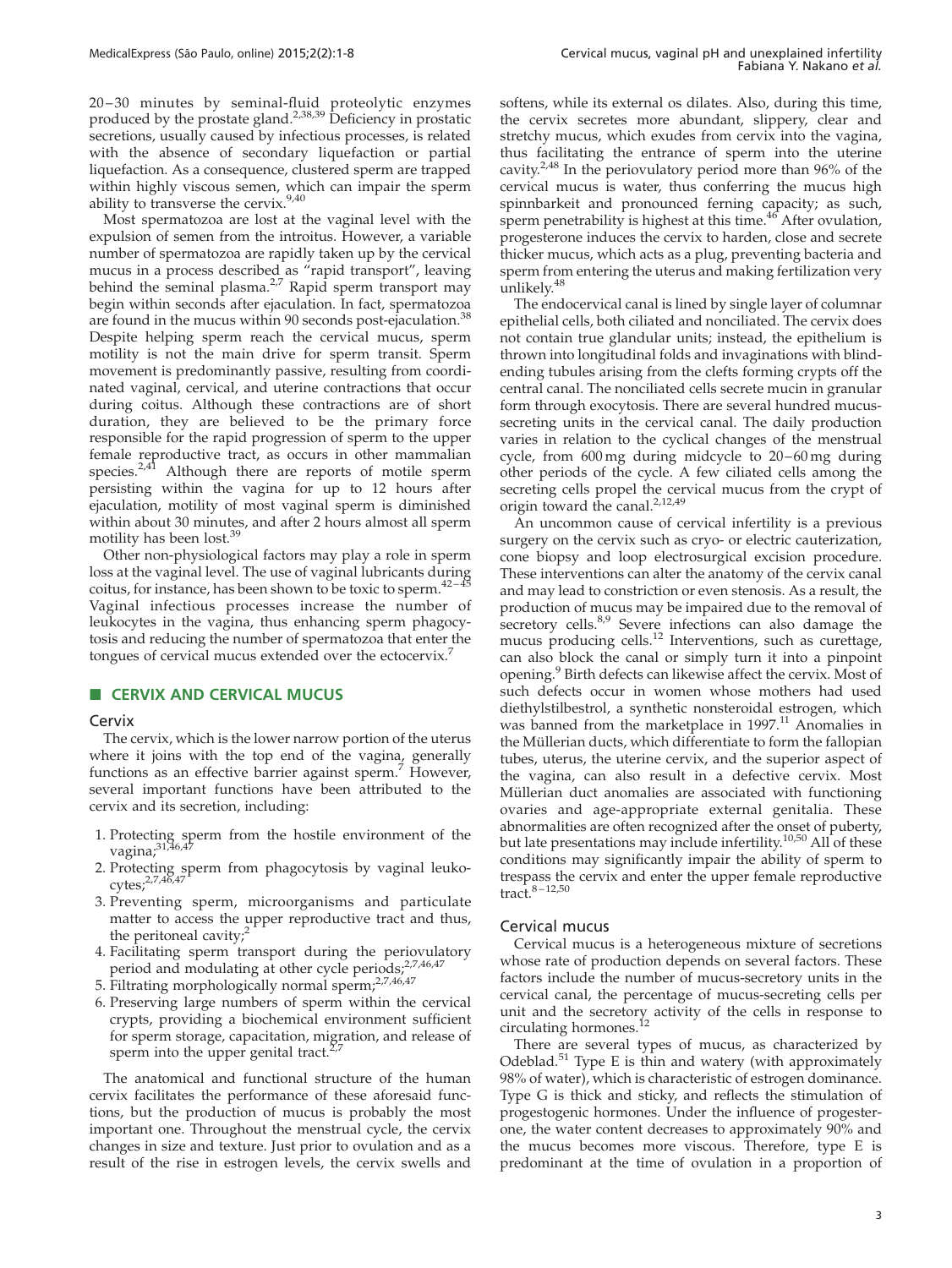about 97% of type E and 3% of type G, while type G predominates during the normal luteal phase.<sup>[12,15,51](#page-6-0)</sup> Both types are always present in different proportions during the menstrual cycle, varying according to the levels of circulating progesterone and estrogen. Using nuclear magnetic resonance analysis, Odeblad and others established that the ovulatory mucus (E) is a mosaic composed of mucus "strings" (called Es) and "loaves" (labeled as El). The strings (Es) are fluid gels, and the loaves (El) are more viscid. The Es–El system is very dynamic. Ovulatory mucus contains  $20-25\%$  type Es,  $72-77\%$  type El and  $3\%$  type G. Since Es and El differ in their molecular architecture and their protein content and not all areas of the cervical mucus are equally penetrable by the sperm. While the Es mucus conveys the spermatozoa from the vaginal pool, the El type has a very limited role in this respect.<sup>[12,52,53](#page-6-0)</sup> The differences between each type of mucus can be observed in dried mucus samples studied under light microscopy. Cervical mucus forms fern-like patterns due to the crystallization of sodium chloride on its fibers, which varies according with the mucus type. $54$ 

Ultrastructurally, cervical mucus can be seen as a complex biphasic fluid with high and low viscosity components. It is a hydrogel composed of a low-molecular-weight component (cervical plasma) and a high-molecular-weight component (gel phase). The cervical plasma consists mainly of trace elements (zinc, copper, iron, manganese, selenium, sodium and chloride ions), organic components of low molecular weight such as glucose and amino acids, and soluble proteins, such as albumin and globulins.<sup>[12,55,56](#page-6-0)</sup> The gel phase consists of a glycoprotein network called mucin, presenting glycosylation variations according to the menstrual cycle, which contribute to the changes in its physical properties. This extremely large macromolecule (about 10,000 KDa) is rich in carbohydrate content and is responsible for the high viscosity of the mucus. $57$  The mucin macromolecules are thread-like and appear in long parallel bundles held together by a peptide of 30 kDa. This peptide connects the mucin molecules through disulphide bridges (S–S), thus forming mucin micelles of 100 to 1000 glycoprotein chains.<sup>55</sup> This system assembly varies both in diameter and arrangement. Collectively, mucin molecules form a complex of interconnected micelles, which comprise a lattice whose interstices are capable of supporting the low viscosity phase, which is predominantly water. The protein content is low in the intermicellar spaces of Es mucus. The very low viscosity of Es intermicellar fluid allows very rapid sperm migration.<sup>[12,58](#page-6-0)</sup> In type G mucus, no micelle formation occurs, but the long macromolecules form a large, three-dimensional, irregular, dense network that does not allow spermatozoa to penetrate.<sup>[59](#page-6-0)</sup> These channels or spaces vary in size according to the type of mucus: 2–5 µm<br>wide (Es type mucus): 1–2 µm wide (El type mucus) and wide (Es type mucus);  $1-2 \mu m$  wide (El type mucus) and  $0.3-1 \,\mu m$  wide (type G mucus). Therefore, intermicellar spaces play a key role in sperm migration.<sup>[12](#page-6-0)</sup>

Abnormalities of cervical mucus can result in infertility. For instance, chronic cervicitis is associated with alterations of cervical mucus. In this case, a different mucus pattern appears, defined as type Q by Odeblad, $51,52$  in which the mucus composition varies depending on the type, degree and duration of the inflammatory process. The crypts releasing this type of secretion have limited response to hormonal stimulation.<sup>[51,60](#page-6-0)</sup> In acute inflammatory conditions the crypts can also produce a serous type of secretion of low

viscosity but with high leukocyte content, classified as type V, which is unable to maintain sperm vitality. Therefore, common infections of the cervix such as those caused by sexually transmitted microorganisms (Chlamydia trachomatis, Neisseria Gonorrhea, Trichomonas vaginalis, Mycoplasma hominis and Ureaplasma urealyticum) may result in cervical hostility.<sup>[12](#page-6-0)</sup>

Women with cystic fibrosis are also unable to produce the watery and stretchy mucus needed for optimal sperm penetrability. Cystic Fibrosis is caused by a mutation in the gene for the protein cystic fibrosis transmembrane conductance regulator. This protein functions as a channel, which transports negatively charged particles (chloride ions) inside and outside the cells. The transport of chloride ions helps control the movement of water in tissues, which is necessary for the production of thin, freely flowing mucus. When this transmembrane conductance regulator protein does not work, chloride  $(Cl^-)$  is trapped inside the cells. Because chloride is negatively charged, it creates a difference in the electrical potential inside/outside the cell causing sodium to cross into the cell. As a result, water movement from inside to outside cellular compartments is decreased, leading a more viscous and less watery mucus which harms sperm transport. Along with a loss of  $Cl^-$  conductance, mutations of transmembrane conductance regulator protein also impede bicarbonate (HCO<sub>3</sub>) transport. A HCO<sub>3</sub> rich alkaline pH environment is crucial for optimal sperm motility and capacitation. During the process of releasing highly condensed mucins from intracellular granules, calcium  $(Ca^{++})$  and hydrogen  $(H^+)$  cations must be removed to enable the mucins to expand by as much as 1000 times, forming extracellular mucus-gel networks. It is suggested that  $\text{HCO}_3^-$  is essential to normal mucin expansion because it forms complexes with these cations. Due to defective HCO<sub>3</sub> secretion in cystic fibrosis, mucins tend to remain aggregated, poorly solubilized, and less transportable. It is tempting to consider that some cases of reduced fertility in females might be associated with putative mild mutations in this gene with consequent abnormal cervixuterine mucus release due to inadequate  $HCO_3^$ secretion.<sup>14,61,62</sup> An example of this condition is the report of two infertile sisters with significantly abnormal cervical mucus who were found to be compound heterozygote carriers of the cystic fibrosis  $\Delta$ F508 and R117H/7T mutations.[13](#page-6-0)

Many exogenous factors can render the cervical mucus hostile to sperm and therefore be implicated in the pathophysiology of unexplained infertility.<sup>[12](#page-6-0)</sup> Clomiphene citrate, frequently used to stimulate follicle growth and ovulation as a first line therapy in couples with unexplained infertility, can interfere with the cervical mucus. Clomiphene citrate is structurally similar to estrogen, which allows it to bind to estrogen receptors throughout the reproductive system. In contrast to estrogen, clomiphene citrate binds to nuclear estrogen receptors for extended periods of time, that is, weeks rather than hours, which ultimately depletes these receptors by interfering with the normal process of replenishment. Acting at the hypothalamic level, clomiphene citrate is effective in ovulation induction by inhibiting negative feedback of estrogen on gonadotropin release, leading to up-regulation of the hypothalamic –pituitary – adrenal axis; this, in turn, serves to drive ovarian follicular activity. At the same time, clomiphene citrate exerts undesirable and unavoidable adverse antiestrogenic effects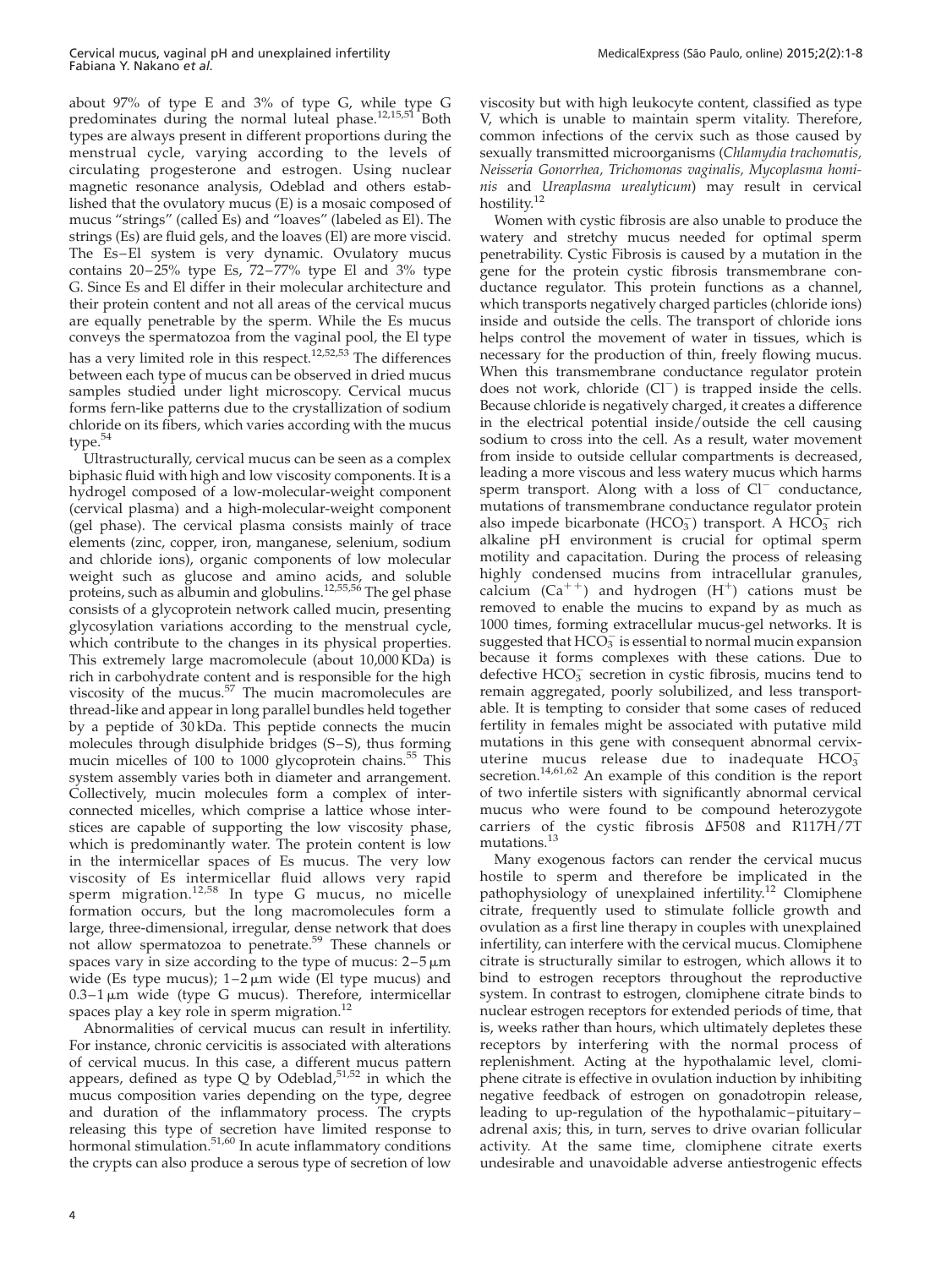in the periphery (endocervix and endometrium). Several studies have reported that clomiphene citrate has adverse effects on the quality and quantity of cervical mucus based on cervical mucus score, the value of which is debatable. Despite that, available evidence and accumulated clinical experience support the notion that any adverse antiestrogenic effect presents a significant obstacle for a very large majority of women treated with ovulation induction drugs.<sup>16–18,63,64</sup> Another drug that deserves attention is propranolol, which accumulates extensively in the cervical mucus after oral administration; its concentration is fourfold higher in the mucus compared with that in blood. Despite not affecting mucus production, propranolol accumulation may impair sperm motility by its direct effect on sperm membrane ion transport and energy production.<sup>19,65-67</sup> Nicotine, and its metabolite cotinine, are secreted into the cervical mucus, and can be found in the mucus even of passive smokers.<sup>[68,69](#page-6-0)</sup> A retrospective study evaluating smoking histories of 901 women with infertility due to different etiologies and 1,264 pregnant women admitted for delivery suggested that smoking is a risk factor for cervical factor infertility (relative risk  $= 1.7$ ; 95% confidence interval of 1.0 to 2.7); however, its mechanism of action is unclear.<sup>[70](#page-7-0)</sup> It has been suggested that nicotine could have toxic effects on spermatozoa, but in vitro studies have noted that the harmful effects of nicotine and cotinine to sperm occurs in extremely high concentrations, not seen in the seminal plasma or cervical mucus of smokers.<sup>[20,71](#page-6-0)</sup>

#### Other components of cervical mucus

Cervical mucus contains not only mucin but also other proteins such as albumin and globulin. The concentration of different proteins in mucus varies during the menstrual cycle, being lowest at ovulation. Morales et al, studying the mucus' concentration of protein and its ability to sustain sperm migration, found that peri-ovulatory mucus exhibits low protein concentrations as revealed by sodium dodecyl sulphate polyacrylamide gel electrophoresis (SDS-PAGE). Most of the soluble proteins found in the cervical mucus had their lowest concentration around the peri-ovulatory period, when the mucus is most receptive to sperm penetration.<sup>[72](#page-7-0)</sup> The authors of the aforementioned study concluded that there is a statistically significant inverse relationship between protein concentration in the mucus and its ability to sustain sperm migration.

Mucus also provides local immunity through a unique interaction of immunoglobulins (mainly IgA), cytokines and reproductive hormones (estrogen and progesterone). Also, mucus is a rich source of antimicrobial proteins and peptides, including secretory leucocyte protease inhibitor (SLPI), lysozyme, calprotectin, lactoferrin, human neutrophil peptides 1 to 3, and epithelial beta-defensin.[12,73](#page-6-0) Increased levels of cervical mucus IgA and IgG have been reported in 23 women with genital infections caused by N. gonorrhea, T. vaginalis, genital herpes and nonspecific cervicitis in comparison with a control group of 23 uninfected women  $(p < 0.001)$ , thus indicating increased local immune response. $^{74}$  $^{74}$  $^{74}$  Furthermore, it has been suggested that leukocytes, mainly neutrophils, play a role in both the cervical cellular defense line and the 'selective' mechanisms of sperm transport through the cervix (phagocytosis of abnormal spermatozoa).[75](#page-7-0)

Prostaglandins and trace elements also have hormonedependent cyclical variation in the cervical mucus during the menstrual cycle. Prostaglandins found in the cervical mucus are PGE<sub>1</sub>, PGE<sub>2</sub>, PGD<sub>2</sub>, PGF<sub>1 $\alpha$ </sub> and PGF<sub>2 $\alpha$ </sub>, and their contents increase in the pre-ovulatory period. However, their biological importance remains unclear.<sup>[76](#page-7-0)</sup> Ryantová et al, evaluating PGE<sub>2</sub> levels in ovulatory cervical mucus of 120 women with unexplained miscarriages, found that  $PGE_2$ levels were 6x, 13x and 21x higher in patients with one, two and three or more miscarriages compared with controls  $(P < 0.033)$ , respectively.<sup>[77](#page-7-0)</sup> Iron and copper levels show marked fall from pre-ovulatory to ovulatory phases. Interestingly, their levels in the cervical mucus were elevated both in patients with primary or secondary infertility couples compared with fertile counterparts. The real influence of these elements in fertility remains unclear, but a spermatotoxic effect of copper has been described.<sup>55,78-80</sup>

Table 1 summarizes the conditions that may affect fertility at vaginal and cervical levels.

# **B SPERM TRANSPORT THROUGH THE** CERVICAL MUCUS

Sperm movement inside the cervical mucus occurs primarily through the interstitial spaces in the mucin micelles. Sperm progression depends mainly on the size of these spaces.<sup>[81](#page-7-0)</sup> The spaces between these large glycoproteins reach their maximum at the mid-cycle estrogen peak, when there is an increase in mucus production and in its water content.<sup>5</sup>

Apart from hormonal factors, uterine contractions can also alter the spaces between these macromolecules by mechanical pressure. Furthermore, these mechanical forces contribute to the orientation of the mucin filaments. It is suggested that the outward flow of the cervical mucus establishes a linear alignment of parallel strands, creating aqueous channels between the filaments that direct sperm upward. $27,58$  Given this longitudinal orientation, with mucus outflow originating in the crypts of the cervical

Table 1 - Factors affecting fertility at the vaginal and cervical levels

| Vagina         | Increase in the vaginal pH: alteration in the vaginal<br>flora, leading to an increased susceptibility to<br>infectious processes (phagocytosis of sperm,<br>pro-inflammatory cytokines) |
|----------------|------------------------------------------------------------------------------------------------------------------------------------------------------------------------------------------|
|                | Seminal plasma deficiency in neutralizing the vaginal                                                                                                                                    |
|                | pH: hypospermia, deficient seminal vesicle secretion                                                                                                                                     |
|                | Deficiency in semen liquefaction (e.g., abnormal<br>prostatic secretions)                                                                                                                |
|                | Use of lubricants toxic to sperm                                                                                                                                                         |
| Cervix         | Previous surgery (e.g., cauterization, cone biopsy,<br>curettage)                                                                                                                        |
|                | Infections                                                                                                                                                                               |
|                | Müllerian abnormalities                                                                                                                                                                  |
|                | Exogenous: intra-uterus diethylstilbestrol (DES)                                                                                                                                         |
| Cervical Mucus | Hormonal: abnormal estrogen levels and premature<br>progesterone rise                                                                                                                    |
|                | Inflammatory: chronic cervicitis/acute inflammatory<br>conditions                                                                                                                        |
|                | Genetics: cystic fibrosis                                                                                                                                                                |
|                | Exogenous: clomiphene citrate, propranolol, nicotine                                                                                                                                     |
|                | Trace elements: excess levels of copper, iron and<br>selenium                                                                                                                            |
|                | Male-related: asthenozoospermia and abnormal<br>sperm morphology                                                                                                                         |
|                | Immunological: antisperm antibodies in the female<br>serum and semen                                                                                                                     |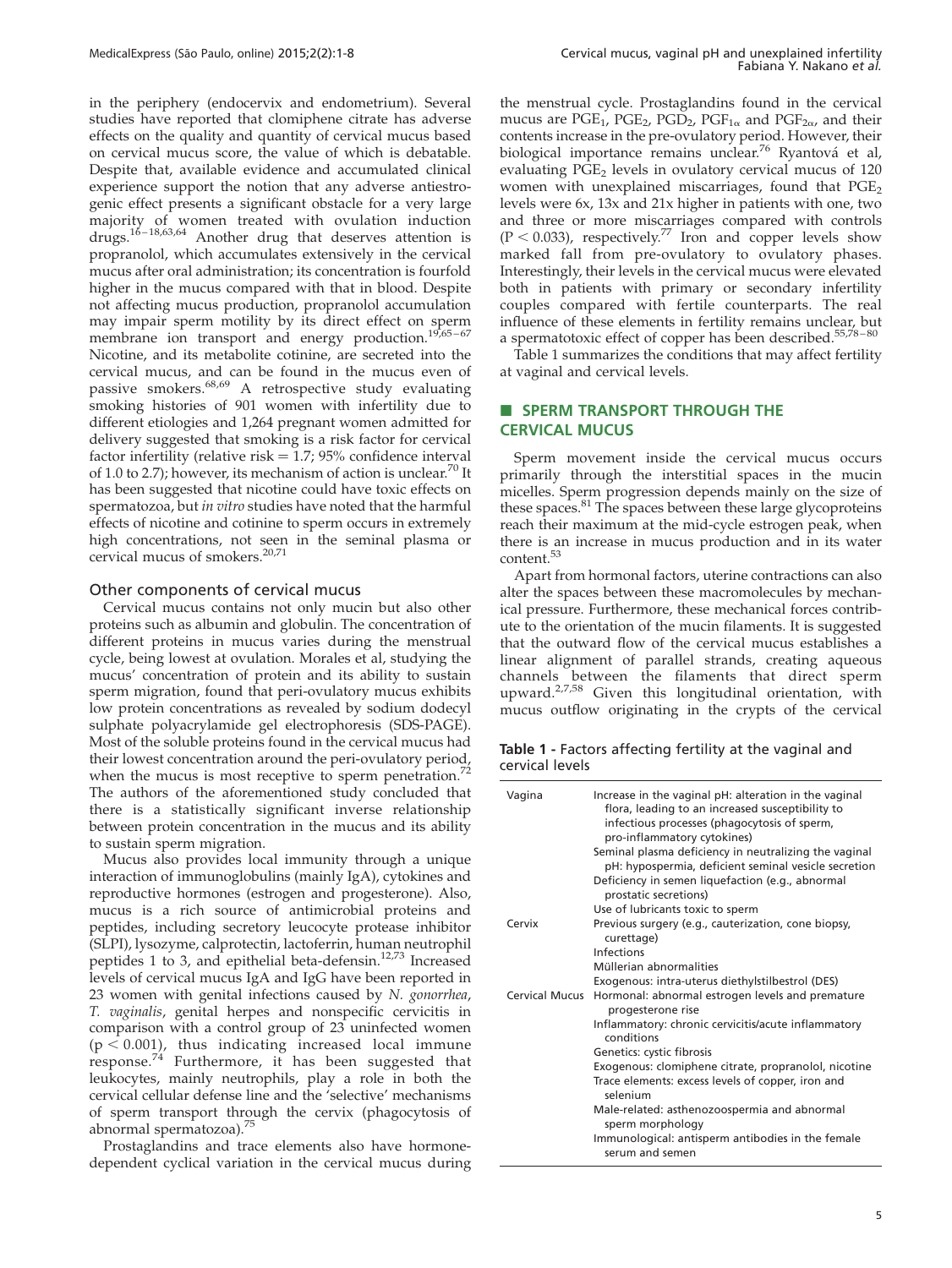<span id="page-5-0"></span>epithelium, it has been postulated that spermatozoa are constrained to swim in the direction of least resistance, that is, along the tracts of mucus outflow in the direction of the cervical crypts.<sup>[82,83](#page-7-0)</sup> This theory is in agreement with the notion that spermatozoa entering the cervix are directed toward the cervical crypts, which are the sites of mucus secretion that serve as possible sperm storage reservoir. The number of spermatozoa within the cervical mucus is relatively constant for the first 24 hours after coitus. Spermatozoa may retain their fertilizing capacity in the human cervical mucus for up to 48 hours and their motility for as long as 120 hours after ejaculation. However, the number of motile sperm within the mucus is markedly decreased after 48 hours.<sup>84-86</sup> From their temporary storage location within the cervical crypts, sperm can be released gradually over time, thus enhancing the probability of fertilization. As the size of the interstices is usually smaller than the size of sperm heads, spermatozoa must actively push their way through the mucus. Therefore, one cause of infertility, presumably, is the reduced progressive movement of sperm that prevents sperm movement through the mucus. $2,7$ 

It is generally believed that another potentially important feature of human cervical mucus is its ability to restrict migration of abnormal spermatozoa, thus acting as a "filter" that eliminates deficient sperm.<sup>[21,87,88](#page-6-0)</sup> It has been shown that abnormal sperm have a poorer hydrodynamic profile compared with morphologically normal motile sperm.<sup>7,21,87,88</sup> Moreover, sperm movement is probably influenced by the interaction between the mucus and the surface properties of the sperm head; for instance, sperm antibodies on the sperm head may inhibit sperm movement through the mucus.<sup>[89](#page-7-0)</sup>

Like the vagina, the cervix can assemble immune responses. Studies have shown that vaginal insemination stimulates the migration of leukocytes, particularly neutrophils and macrophages, into the cervix as well as into the vagina.<sup>[90,91](#page-7-0)</sup> This leukocytic invasion protects against microbes that are often seen in the semen, but it does not represent a barrier to normal sperm under physiological conditions.[88](#page-7-0) On the other hand, it has been demonstrated that neutrophils bind to and ingest human sperm if the female serum contains both serological complement and complement-fixing antisperm antibodies.<sup>[92](#page-7-0)</sup> This process occurs when the female becomes immunized against sperm antigens. As already mentioned, immunoglobulins, mainly IgG and IgA, have been detected in human cervical mucus. Secretory IgA is produced locally by plasma cells in subepithelial connective tissue. Although immunoglobulins provide protection from microorganisms, immunological infertility can occur when antibodies present in the cervical mucus recognize sperm-bound antigens.<sup>[93](#page-7-0)</sup> Since complement proteins are present in the cervical mucus, antibody-mediated sperm destruction as well as leukocytic sperm capture may occur.<sup>[94](#page-7-0)</sup> Despite the fact that not all antisperm antibodies are complement-activated, they can still interfere with sperm progression by attaching the sperm head and avoiding spermatozoa to enter the microarchitecture of the cervical mucus network.<sup>[93,95](#page-7-0)</sup> Furthermore, the presence of ASA in the male can also result in infertility since such antibodies have been shown to affect sperm function.[22,23,36,96](#page-6-0)

## CONCLUSIONS

Among the several conditions that may be involved in the pathophysiology of unexplained infertility at the vaginal and cervical levels, physicians should pay particular attention to (i) inadequate buffering capacity of acid vaginal pH, (ii) alterations in cervical anatomy caused by surgeries, birth defects and infections, (iii) alterations in the cervical mucus caused by hormonal dysfunctions, inflammatory disorders, cystic fibrosis, exogenous and immunological factors.

# **B** SOBRE O PAPEL DO MUCO CERVICAL E DO PH VAGINAL NA GÊNESE DA INFERTILIDADE INEXPLICADA

## **B** RESUMO

O diagnóstico de infertilidade inexplicada baseia-se na presença de espermograma normal, constatadas também permeabilidade tubária e função ovulatória normais. Entre as várias causas potenciais de infertilidade inexplicada, a presenca de muco cervical e pH vaginal anormais devem ser consideradas. Embora a produção adequada de muco cervical seja essencial para o transporte dos espermatozóides da vagina para a cavidade uterina, e tanto o canal vaginal quanto o colo do útero desempenham função importante como barreira à passagem dos espermatozóides, estes fatores recebem pouca atenção na investigação de casais com infertilidade inexplicada. Uma redução substancial do número de espermatozoides ocorre à medida que estes percorrem o trato reprodutivo feminino. Partindo de cerca de 200 a 300 milhões de espermatozoides depositados na vagina, apenas algumas centenas alcancam a proximidade do oócito. Alterações do muco cervical podem rapidamente transformar o colo do útero num ambiente hostil, que em conjunto com alterações no ambiente vaginal e da estrutura de colo do útero, podem apresentar-se condições impedientes para a concepção natural; desse modo, convertem-se em causa de infertilidade. Nesta revisão, discutimos o papel fisiológico do pH vaginal e do muco cervical na fertilidade, descrever várias condições que podem tornar o muco cervical hostil aos espermatozoides e, por fim analisamos como estes fatores interferem na fisiopatologia da infertilidade inexplicada.

UNITERMOS: transporte espermático; muco cervical; concentração hidrogeniônica; aglutinação espermática; moléstia cervical; moléstia vaginal; infertilidade feminina; infertilidade inexplicada.

#### **B** REFERENCES

- 1. Kelly KG. Tests on vaginal discharge. In: Walker HK, Hall WD, Hurst JW, editors. Clinical Methods: The History, Physical, and Laboratory<br>Examinations. 3<sup>rd</sup> ed. Boston: Butterworths; 1990; p. 833-5.
- 2. Brannigan RE, Lipshultz LI. Sperm Transport and Capacitation. Glob Libr Women's Med. 2008, Available from: [http://www.glowm.com/index.](http://www.glowm.com/index.html?p=glowm.cml/section_view&articleid=315)
- html?p=[glowm.cml/section\\_view&articleid](http://www.glowm.com/index.html?p=glowm.cml/section_view&articleid=315)=315.<br>3. Makler A, David R, Blumenfeld Z, Better OS. Factors affecting sperm motility. VII. Sperm viability as affected by change of pH and osmolality
- of semen and urine specimens. Fertil Steril. 1981;36(4):507-11. 4. Peek JC, Matthews CD. The pH of cervical mucus, quality of semen, and outcome of the postcoital test. Clin Reprod Fertil. 1986;4(3):217-25.
- 5. Zavos PM, Cohen MR. The pH of cervical mucus and the postcoital test. Fertil Steril. 1980;34(3):234-8.
- 6. Fox CA, Meldrum SJ, Watson BW. Continuous measurement by radiotelemetry of vaginal pH during human coitus. J Reprod Fertil. 1973;33(1):69-75.
- 7. Speroff L, Fritz MA. Sperm and Egg Transport, Fertilization, and Implantation. In: Speroff L, Fritz MA, editors. Clinical Gynecologic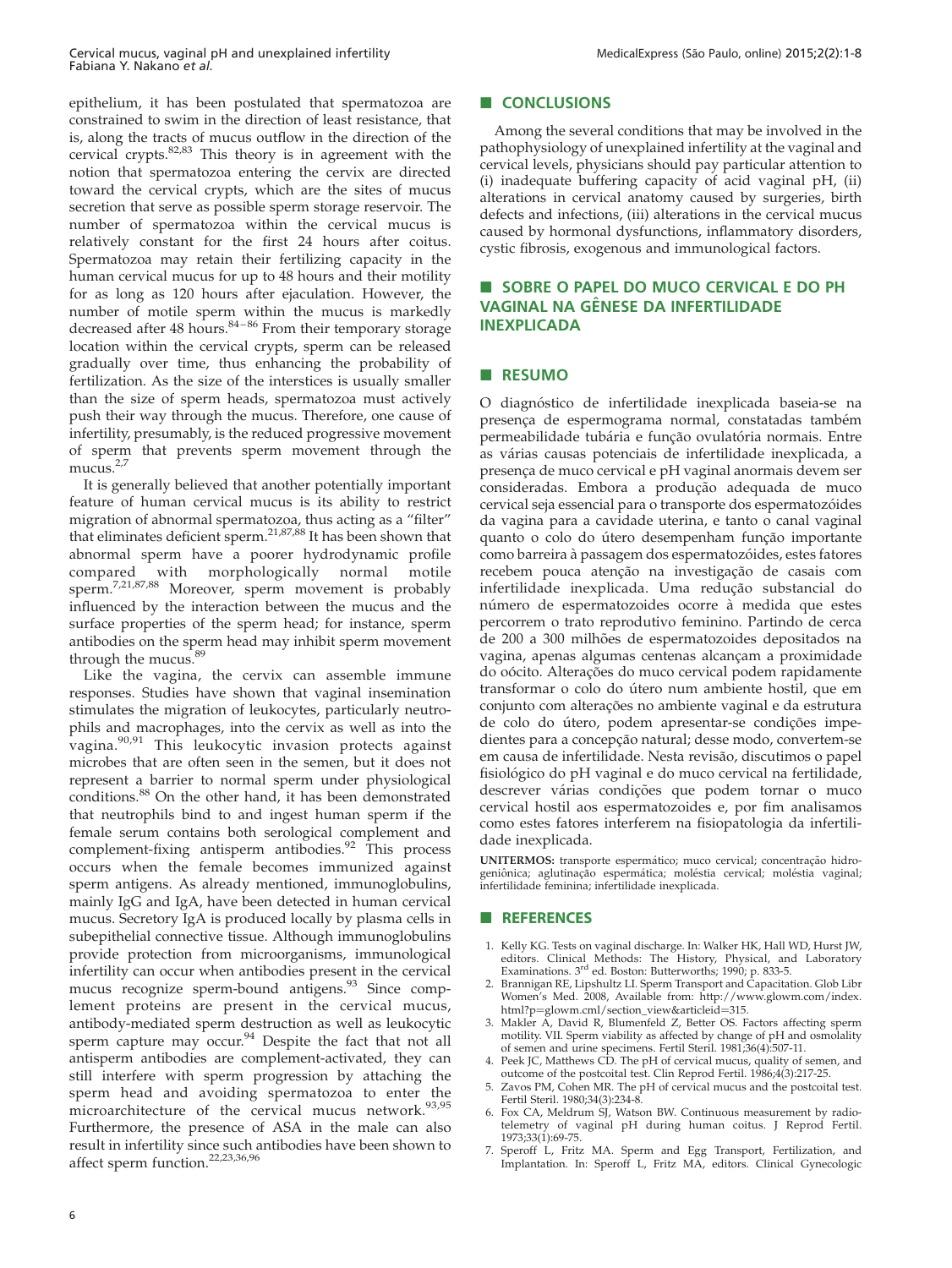<span id="page-6-0"></span>Endocrinology and Infertility. Philadelphia: Lippincott Williams & Wilkins; 2005; p. 437-87.

- 8. Hammond RH, Edmonds DK. Does treatment for cervical intraepithelial neoplasia affect fertility and pregnancy? BMJ. 1990;301(6765):1344-5.
- 9. Jequier AM. Sperm transport in the human and mammalian cervix and genital tract: its relation to fertility. In: Jordan JA, Singer A, editors. The<br>Cervix. 2<sup>nd</sup> ed. Oxford: Blackwell Publishing Ltd; 2006; p. 169-80.
- 10. Steinkeler JA, Woodfield CA, Lazarus E, Hillstrom MM. Female infertility: a systematic approach to radiologic imaging and diagnosis. Radiographics. 2009;29(5):1353-70.
- 11. Hoover RN, Hyer M, Pfeiffer RM, Adam E, Bond B, Cheville AL, et al. Adverse health outcomes in women exposed in utero to diethylstilbestrol. N Engl J Med. 2011;365(14):1304-14.
- 12. Sharif K, Olufowobi O. The structure, chemistry and physics of human cervical mucus. In: Jordan JA, Singer A, editors. The Cervix. 2nd ed. Oxford: Blackwell Publishing Ltd; 2006; p. 157-68.
- 13. Schoyer KD, Gilbert F, Rosenwaks Z. Infertility and abnormal cervical mucus in two sisters who are compound heterozygotes for the cystic fibrosis (CF) DeltaF508 and R117H/7T mutations. Fertil Steril. 2008;90(4):1201e19-1201e22.
- 14. Gervais R, Dumur V, Letombe B, Larde A, Rigot JM, Roussel P, et al. Hypofertility with thick cervical mucus: another mild form of cystic fibrosis? JAMA. 1996;276(20):1638.
- 15. Pommerenke WT. Cyclic changes in the physical and chemical properties of cervical mucus. Am J Obstet Gynecol. 1946;52(6):1023-31.
- 16. Roumen FJ. Decreased quality of cervix mucus under the influence of clomiphene: a meta-analysis. Ned Tijdschr Geneeskd. 1997;141(49): 2401-5.
- 17. Annapurna V, Dhaliwal LK, Gopalan S. Effect of two anti-estrogens, clomiphene citrate and tamoxifen, on cervical mucus and sperm-cervical mucus interaction. Int J Fertil Womens Med. 1997;42(3):215-8.
- 18. Massai MR, de Ziegler D, Lesobre V, Bergeron C, Frydman R, Bouchard P. Clomiphene citrate affects cervical mucus and endometrial morphology independently of the changes in plasma hormonal levels induced by multiple follicular recruitment. Fertil Steril. 1993;59(6):1179-86.
- 19. Turner P. Recent observations on drugs and human fertility. Postgrad Med J. 1988;64(754):578-80.
- 20. Augood C, Duckitt K, Templeton AA. Smoking and female infertility: a systematic review and meta-analysis. Hum Reprod. 1998;13(6):1532-9.
- 21. Katz D, Morales P, Samuels SJ, Overstreet JW. Mechanisms of filtration of morphologically abnormal human sperm by cervical mucus. Fertil Steril. 1990;54(3):513-6.
- 22. Shibahara H, Hirano Y, Takamizawa S, Sato I. Effect of spermimmobilizing antibodies bound to the surface of ejaculated human spermatozoa on sperm motility in immunologically infertile men. Fertil Steril. 2003;79(3):641-2.
- 23. Shibahara H, Shiraishi Y, Hirano Y, Suzuki T, Takamizawa S, Suzuki M. Diversity of the inhibitory effects on fertilization by anti-sperm antibodies bound to the surface of ejaculated human sperm. Hum Reprod. 2003;18(7):1469-73.
- 24. Cohen L. Influence of pH on vaginal discharges. Brit J Vener Dis. 1969;45(3):241-7.
- 25. Redondo-Lopez V, Cook RL, Sobel JD. Emerging role of lactobacilli in the control and maintenance of the vaginal bacterial microflora. Rev Infect Dis. 1990;12(5):856-72.
- 26. Lepargneur JP, Rousseau V. Rôle protecteur de la flore de Doderleïn. J Gynecol Obstet Biol Reprod (Paris). 2002;3(5):485-94.
- 27. Eroschenko VP. Female reproductive system. In: Eroschenko VP, editor. Di Fiore's Atlas of histology with functional correlations. 11<sup>th</sup> ed. Philadelphia: Lippincott Williams & Wilkins; 2008; p. 439-88.
- 28. Sobel JD. Is there a protective role for vaginal flora? Curr Infect Dis Rep. 1999;1(4):379-83.
- 29. Wagner G, Ottesen B. Vaginal physiology during menstruation. Ann Intern Med. 1982;96(6 Pt 2):921-3.
- 30. Masters WH, Johnson VE. The physiology of vaginal reproductive function. West J Surg Obstet Gynecol. 1961;69:105-20.
- 31. Almeida AB. Higiene Feminina. In: Halbe HW, Tratado de Ginecologia. 3<sup>rd</sup> ed. Rio de Janeiro: Ed Roca; 2000; p. 107-12.
- 32. Roy S, Caillouete JC, Roy T, Faden JS. Vaginal pH is similar to folliclestimulating hormone for menopause diagnosis. Am J Obstet Gynecol. 2004;190(5):1272-7.
- 33. Aboul Enien WM, El Metwally HA. Association of abnormal vaginal flora with increased cervical tumour necrosis factor – alpha and interferon – gamma levels in idiopathic infertility. Egypt J Immunol. 2005;12(2):53-9.
- 34. Naz RK, Butler A, Witt BR, Barad D, Menge AC. Levels of interferongamma and tumor necrosis factor-alpha in sera and cervical mucus of fertile and infertile women: implication in infertility. J Reprod Immunol. 1995;29(2):105-17.
- Thum MY, Abdalla HI, Bhaskaran S, Harden EL, Ford B, Sumar N, et al. The relationship of systemic TNF-alpha and IFN-gamma with IVF treatment outcome and peripheral blood NK cells. Am J Reprod Immunol. 2007;57(3):210-7.
- 36. Esteves SC, Miyaoka R, Agarwal A. An update on the clinical assessment of the infertile male. [corrected]. Clinics (Sao Paulo). 2011;66(4):691-700, Erratum in: Clinics (Sao Paulo). 2012;67(2):203.
- 37. Harper MJK. Sperm and egg transport. In: Austin CR, Short RV, editors. Reproduction in mammals: Germ cells and fertilization. Cambridge: Cambridge University Press; 1982; p. 102-27.
- 38. Sobrero AJ, MacLeod J. The immediate postcoital test. Fertil Steril. 1962;13:184-9.
- 39. Moghissi KS. Cervical and uterine factors in infertility. Obstet Gynecol Clin North Am. 1987;14(4):887-904.
- Du Plessis SS, Gokul S, Agarwal A. Semen hyperviscosity: causes, consequences, and cures. Front Biosci (Elite Ed). 2013;5:224-31.
- 41. Overstreet JW, Tom RA. Experimental studies of rapid sperm transport in rabbits. J Reprod Fertil. 1982;66(2):601-6.
- Miller B, Klein TA, Opsahl MS. The effect of a surgical lubricant on in vivo sperm penetration of cervical mucus. Fertil Steril. 1994;61(6):1171-3.
- Frishman GN, Luciano AA, Maier DB. Evaluation of Astroglide, a new vaginal lubricant: effects of length of exposure and concentration on sperm motility. Fertil Steril. 1992;58(3):630-2.
- 44. Anderson L, Lewis SE, McClure N. The effects of coital lubricants on sperm motility in vitro. Hum Reprod. 1998;13(12):3351-6.
- 45. Kutteh WH, Chao CH, Ritter JO, Byrd W. Vaginal lubricants for the infertile couple: effect on sperm activity. Int J Fertil Menopausal Stud. 1996;41(4):400-4.
- 46. Tredway DR. The post coital test. Gynecology and Obstetrics [CD-ROM]. Philadelphia: Lippincott Williams & Wilkins; 2004.
- 47. In: Lunenfeld B, Insler V, editors. Infertility. Berlin: Springer-Verlag; 1978; p. 90-104.
- Hatcher RA, Trussel J, Stewart F. Contraceptive technology. 18<sup>th</sup> ed. New York: Ardent Media Inc; 2004.
- 49. Hafez ESE. Functional anatomy of uterine cervix. In: Insler V, Lunenfeld B, editors. Infertility: Male and female. Edinburgh: Churchill Livingstone; 1986; p. 3-25.
- 50. Golan A, Langer R, Bukovsky I, Caspi E. Congenital anomalies of the müllerian system. Fertil Steril. 1989;51(5):747-55.
- 51. Odeblad E. The functional structure of human cervical mucus. Acta Obstet Gynecol Scand. 1968;47:57-79.
- 52. Odeblad E. Physical properties of cervical mucus. Adv Exp Med Biol. 1977;89:217-25.
- 53. Overstreet JW, Katz DF, Yudin AI. Cervical mucus and sperm transport in reproduction. Semin Perinatol. 1991;15(2):149-55.
- Menárguez M, Pastor LM, Odeblad E. Morphological characterization of different human cervical mucus types using light and scanning electron microscopy. Hum Reprod. 2003;18(9):1782-9.
- 55. Schumacher GF. Biochemistry of cervical mucus. Fertil Steril. 1970;21(10):697-705.
- 56. Gibbons RA, Selwood R. The macromolecular biochemistry of cervical secretions. In: Blandau RJ, Moghissi KS, editors. The biology of the cervix. Chicago: University of Chicago Press; 1973; p. 251-66.
- 57. Schumacher GF. The uterine cervix. Reproduction. Stuttgart: Georg Thieme; 1977; p. 101-7.
- 58. Katz DF, Drobnis EZ, Overstreet JW. Factors regulating mammalian sperm migration through the female reproductive tract and oocyte vestments. Gamete Res. 1989;22(4):443-69.
- 59. Odeblad E, Rudolfsson-Asberg C. Types of cervical secretions: biophysical characteristics. In: Blandau RA, Moghissi KS, editors. The biology of the cervix. Chicago: University of Chicago Press; 1973; p. 267-83.
- 60. Odeblad E. Micro-NMR in high permanent magnetic fields. Theoretical and experimental investigations with an application to the secretions from single glandular units in the human uterus cervix. Acta Obstet Gynecol Scand. 1966;45(Suppl 2):1-188.
- Muchekehu RW, Quinton PM. A new role for bicarbonate secretion in cervico-uterine mucus release. J Physiol. 2010;588(Pt 13):2329-42.
- 62. Quinton PM. Cystic fibrosis: impaired bicarbonate secretion and mucoviscidosis. Lancet. 2008;372(9636):415-7.
- 63. Randall JM, Templeton A. Cervical mucus score and in vitro sperm mucus interaction in spontaneous and clomiphene citrate cycles. Fertil Steril. 1991;56(3):465-8.
- 64. Maxson WS, Pittaway DE, Herbert CM, Garner CH, Wentz AC. Antiestrogenic effect of clomiphene citrate: correlation with serum estradiol concentrations. Fertil Steril. 1984;42(3):356-9.
- Peterson RN, Freund M. The inhibition of the motility of human spermatozoa by various pharmacologic agents. Biol Reprod. 1975;13(5):552-6.
- 66. Peterson RN, Freund M. Effects of  $(H +)$ ,  $(Na +)$ ,  $(K +)$  and certain membrane-active drugs on glycolysis, motility, and ATP synthesis by human spermatozoa. Biol Reprod. 1973;8(3):350-7.
- Hong CY, Chaput de Saintonge DM, Turner P. The inhibitory action of procaine,  $(+)$ -propranolol and  $(+/-)$ -propranolol on human sperm motility: antagonism by caffeine. Br J Clin Pharmacol. 1981;12(5):751-3.
- 68. Jones CJ, Schiffman MH, Kurman R, Jacob P 3rd, Benowitz N. Elevated nicotine levels in cervical lavages from passive smokers. Am J Public Health. 1991;81(3):378-9.